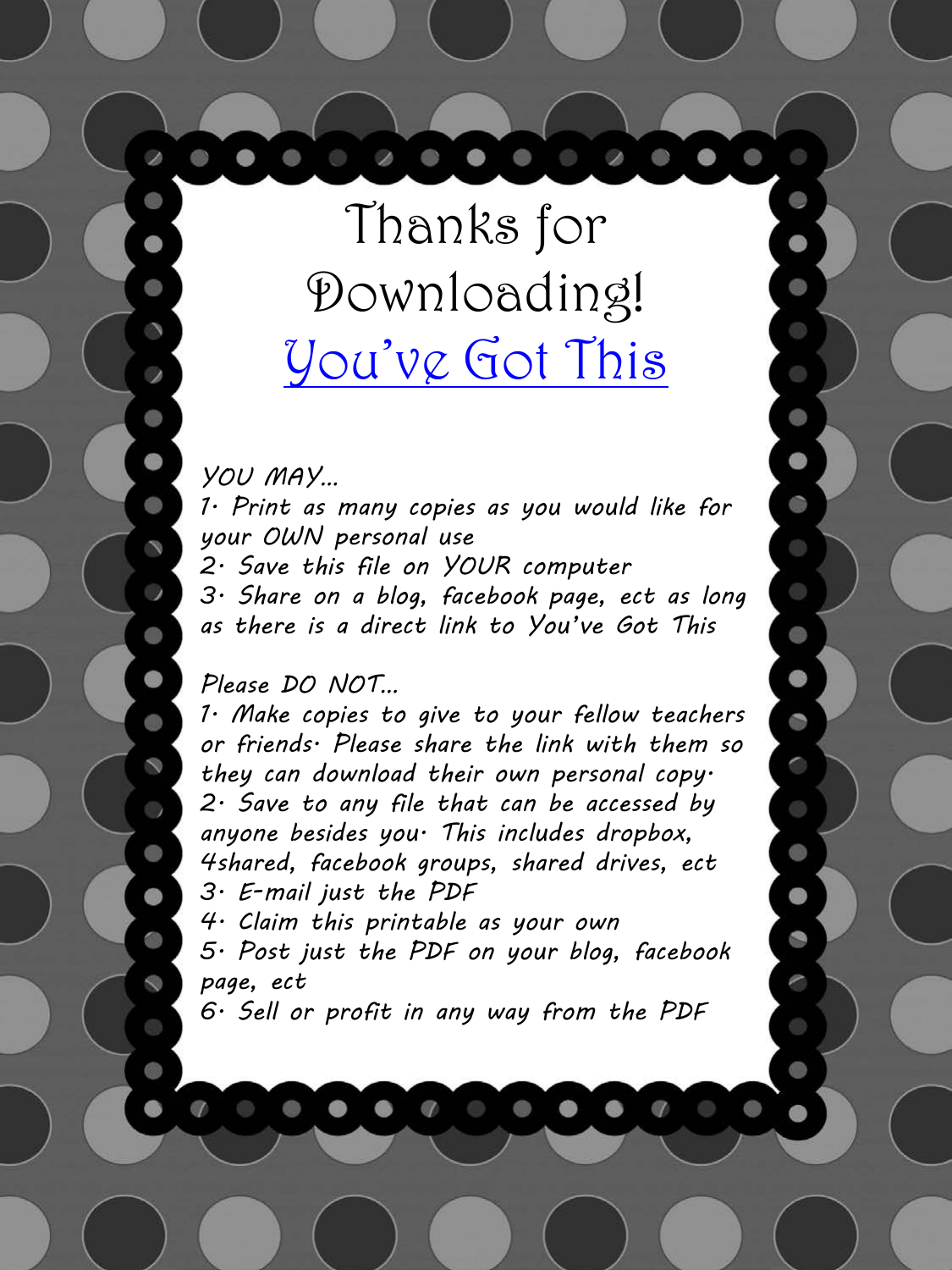













http://www.teacherspayteachers.com/Store/Zip-a-dee-doo-dah-Designs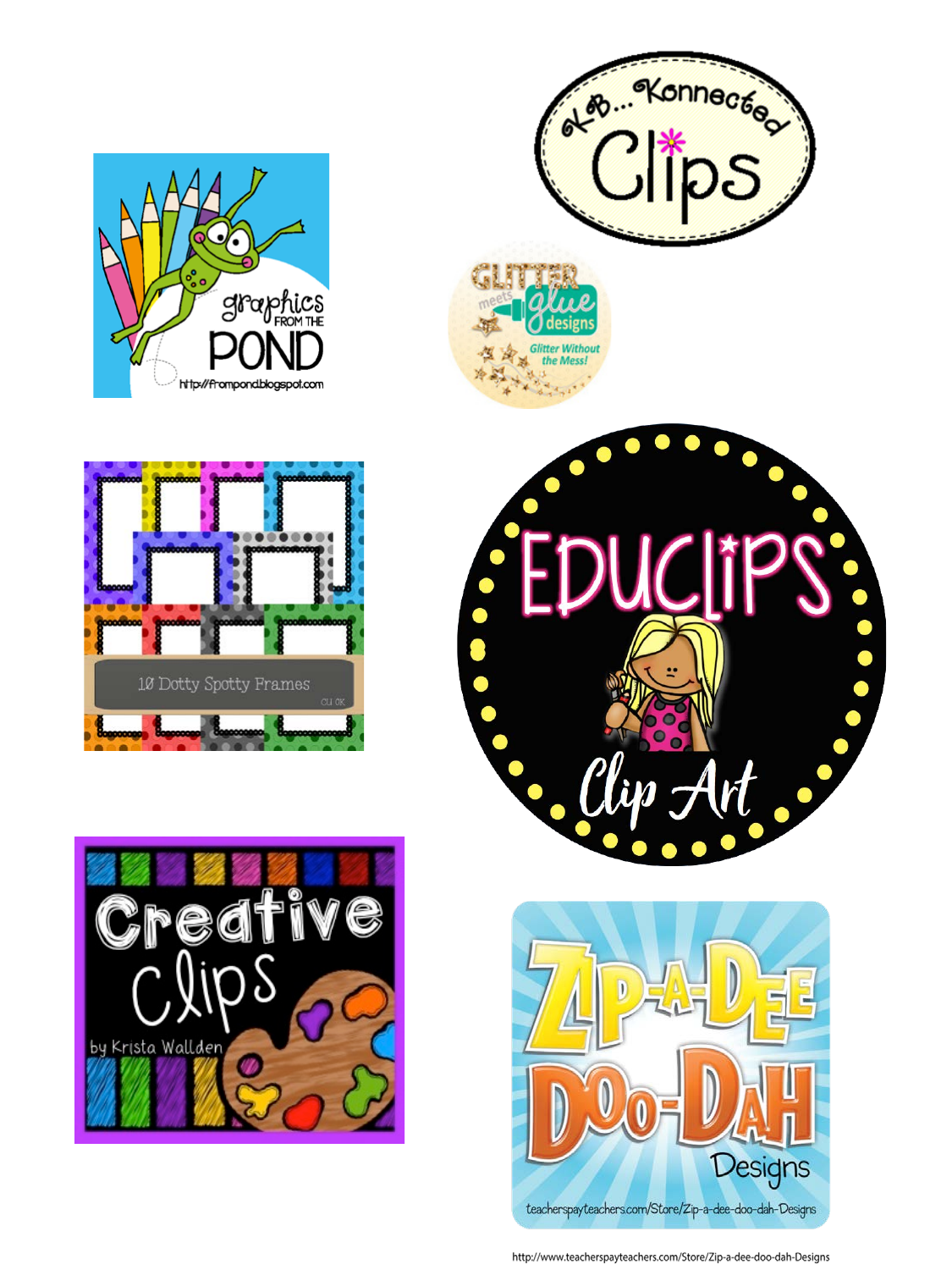## Comparing Fractions

## Prep Work –

- Print off task cards on card stock
- Cut out and laminate
- Gather up conversation hearts and dry erase markers

## Directions –

- 1. Children use the conversation hearts to mark each fraction on the grid.
- 2. They should look at the fraction and decide whether it is less than or greater than  $\frac{1}{2}$ , and place their hearts accordingly.
- 3. The children then solve the problem by placing a  $\langle \rangle$ , or = sign in the circle.

You may also like:

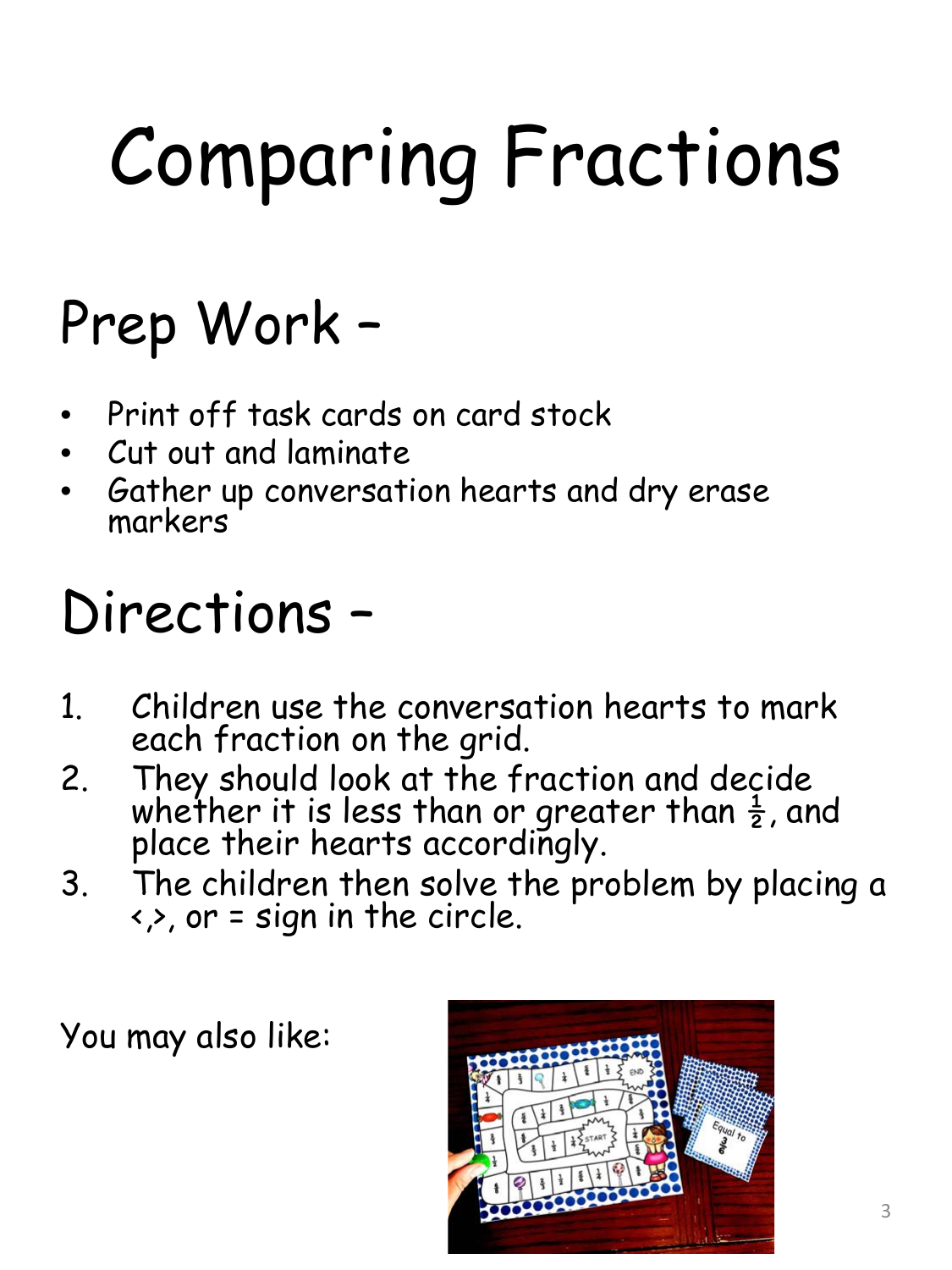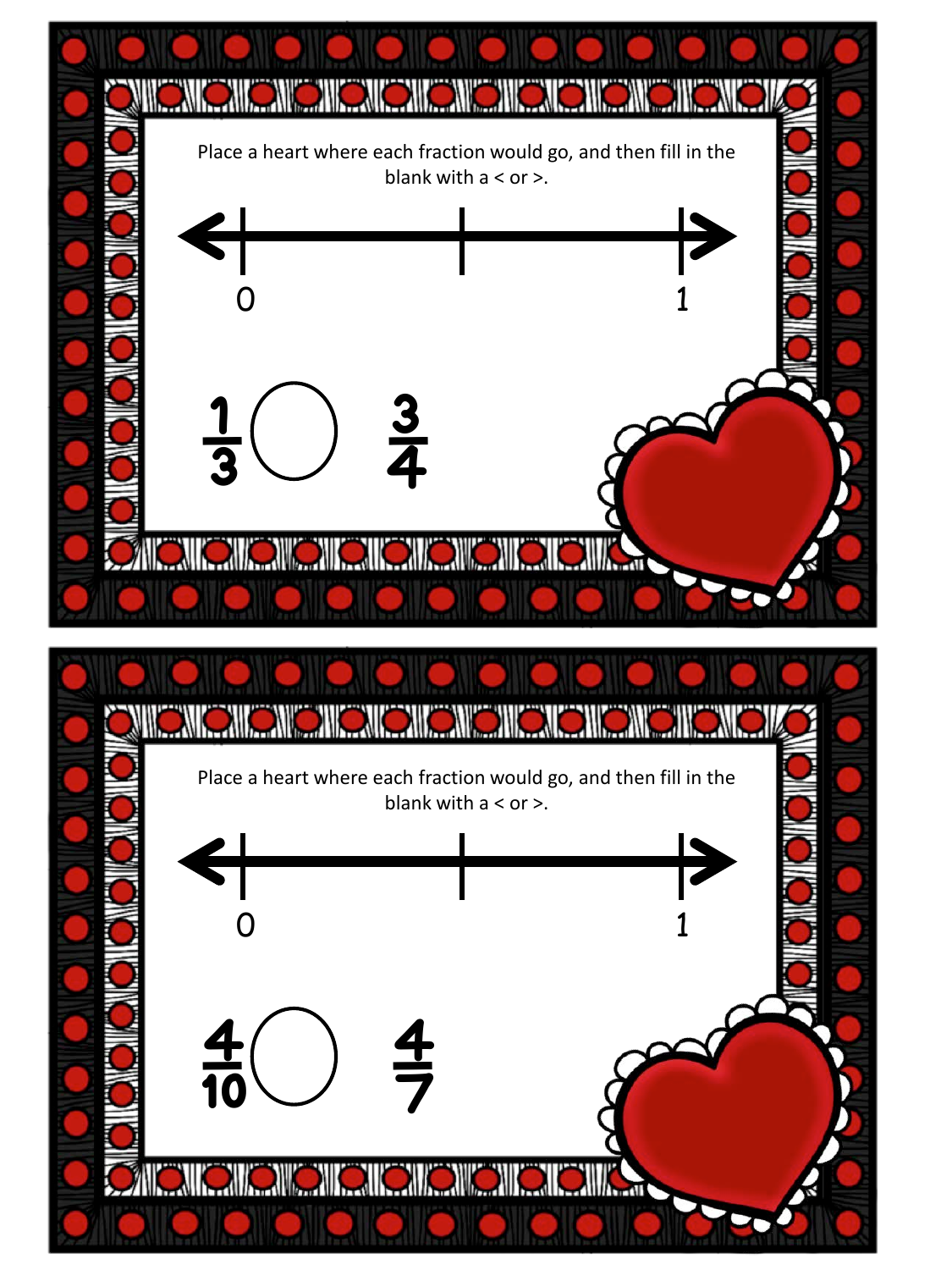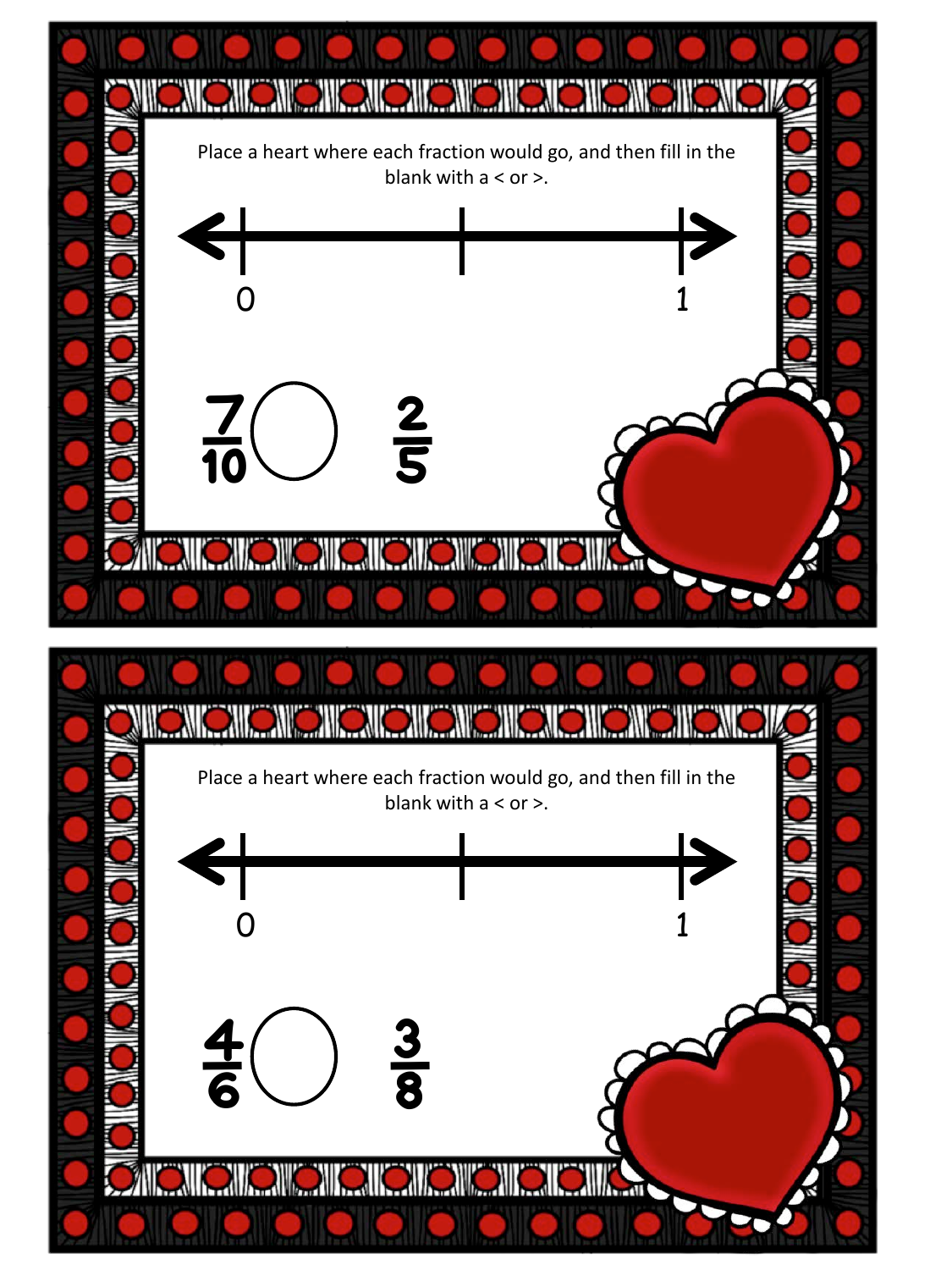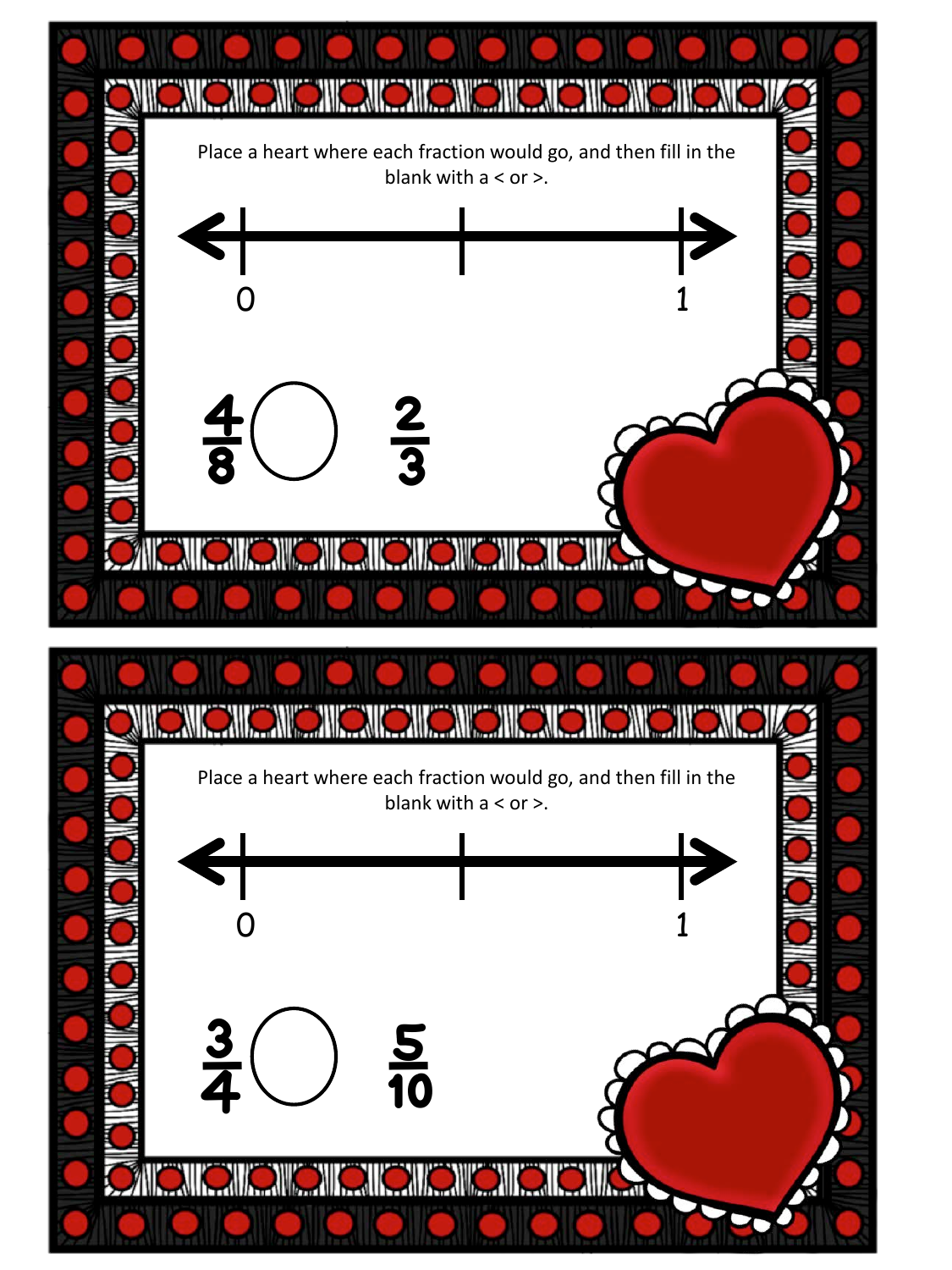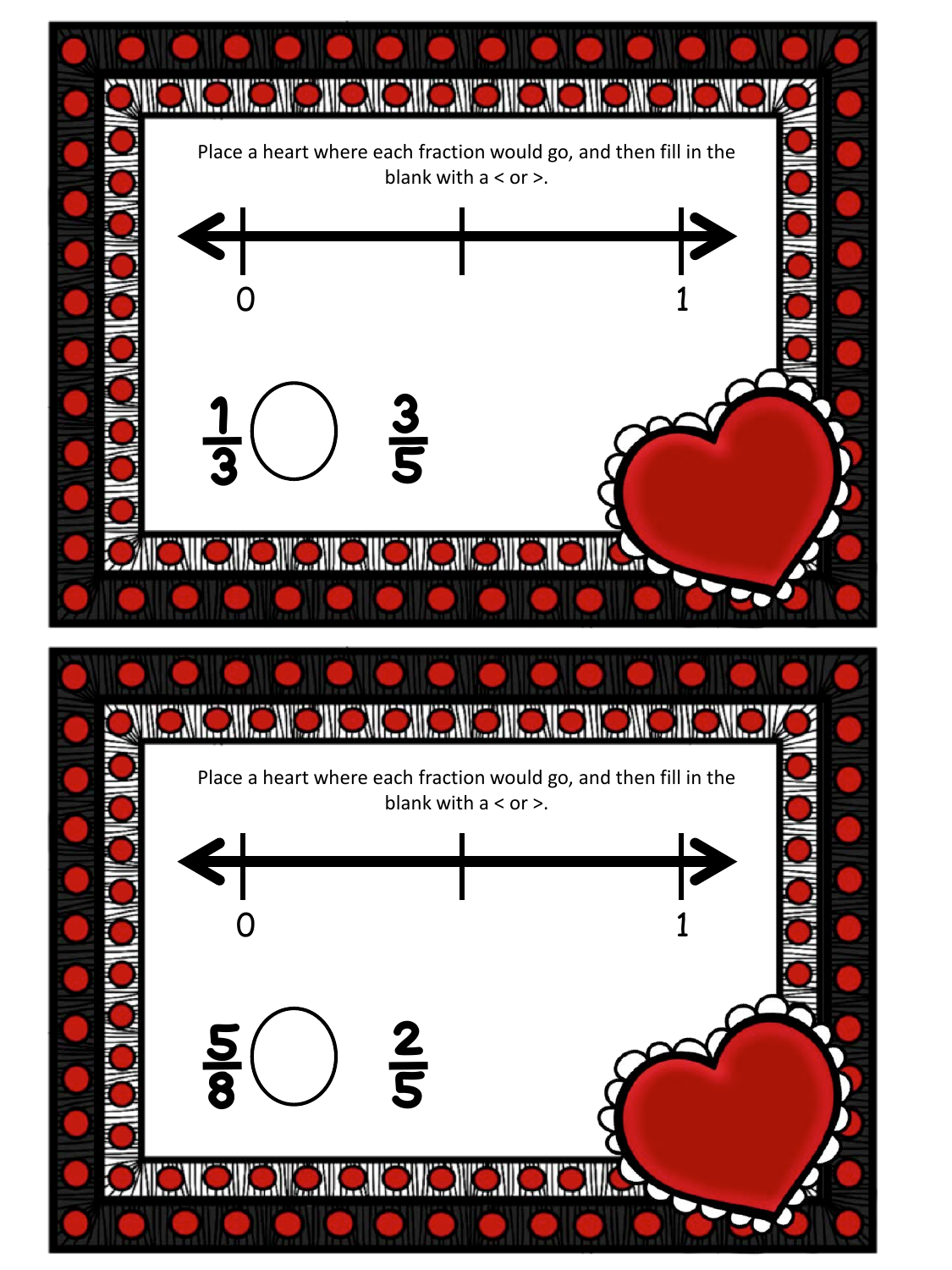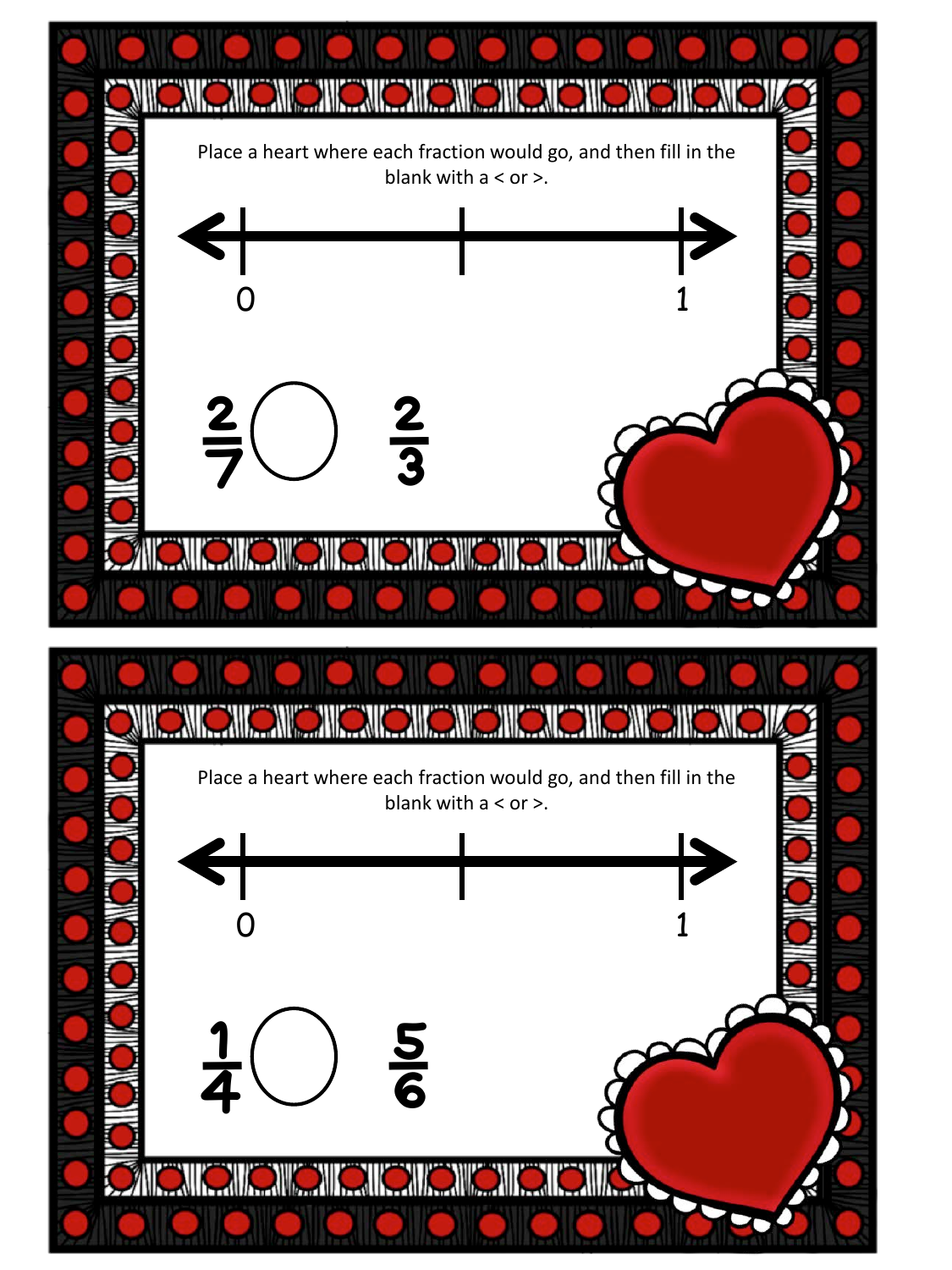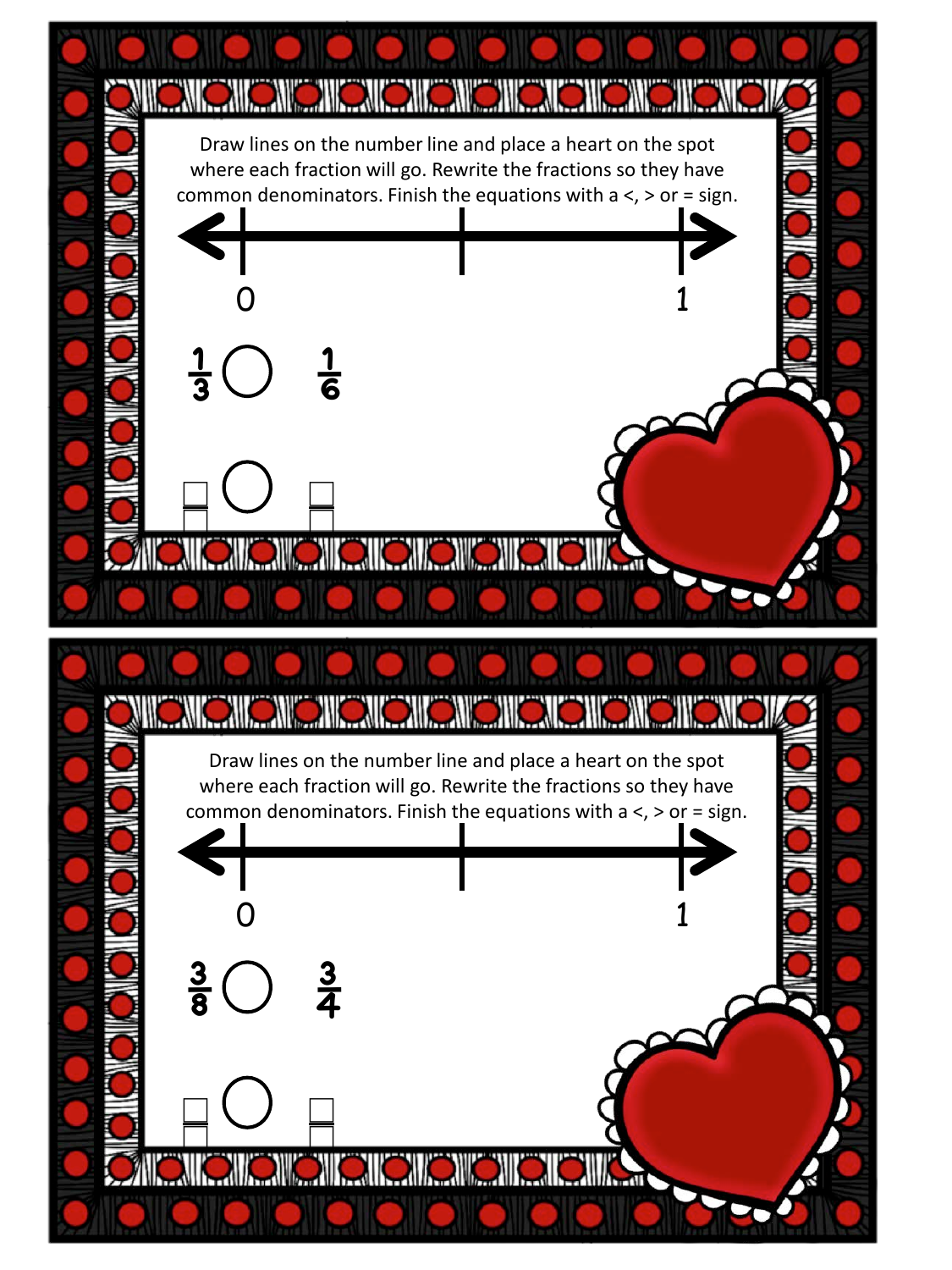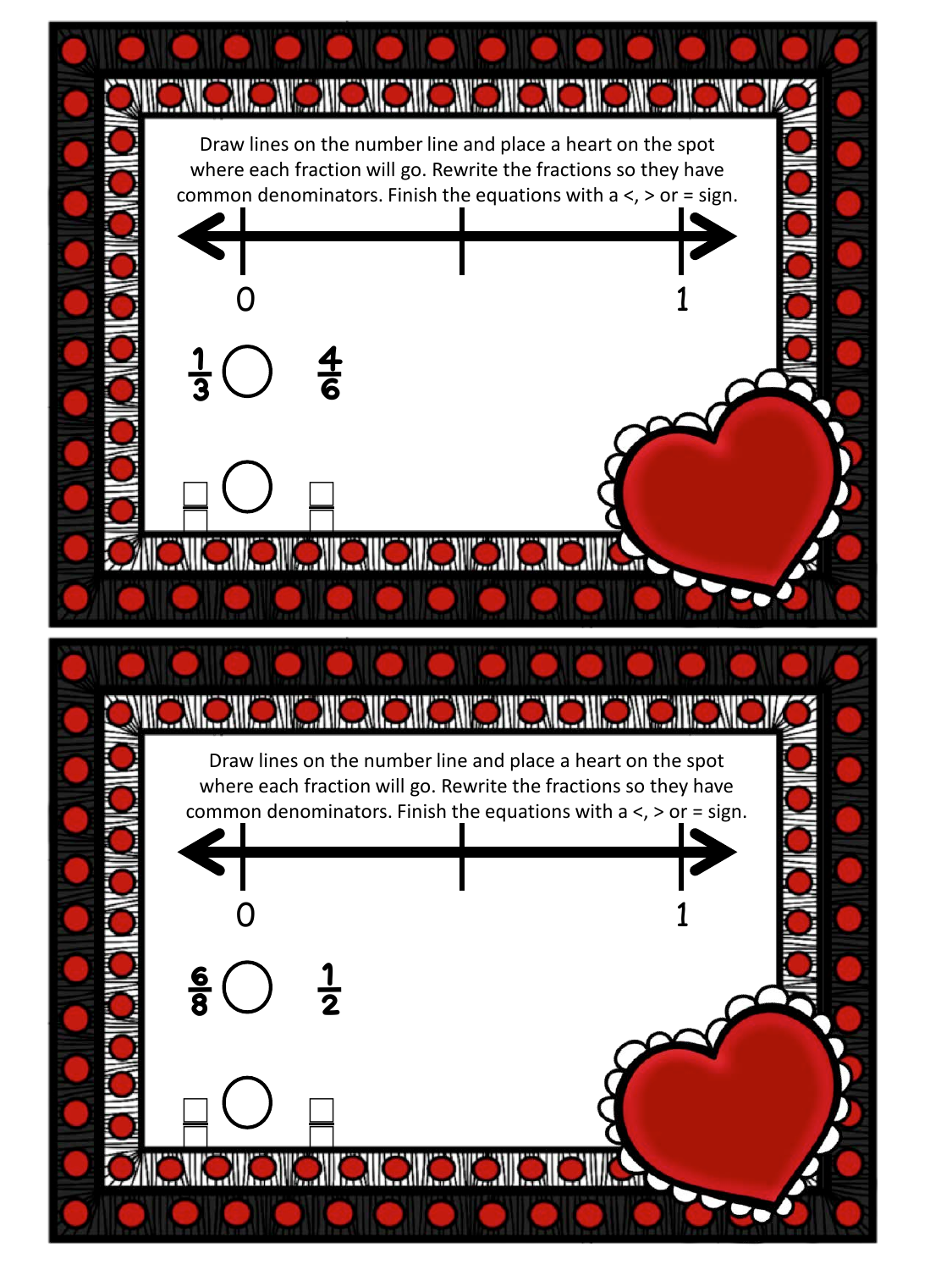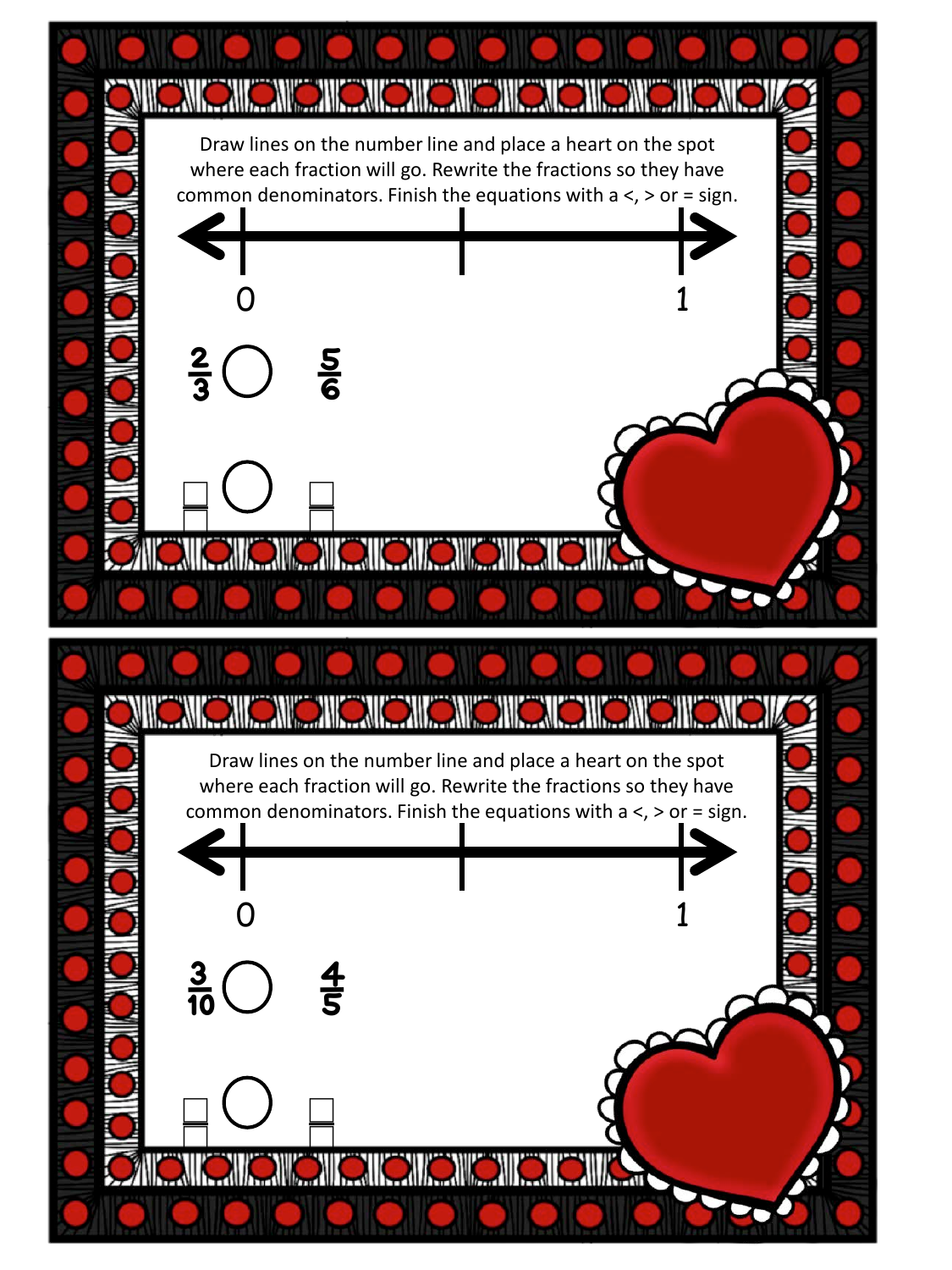